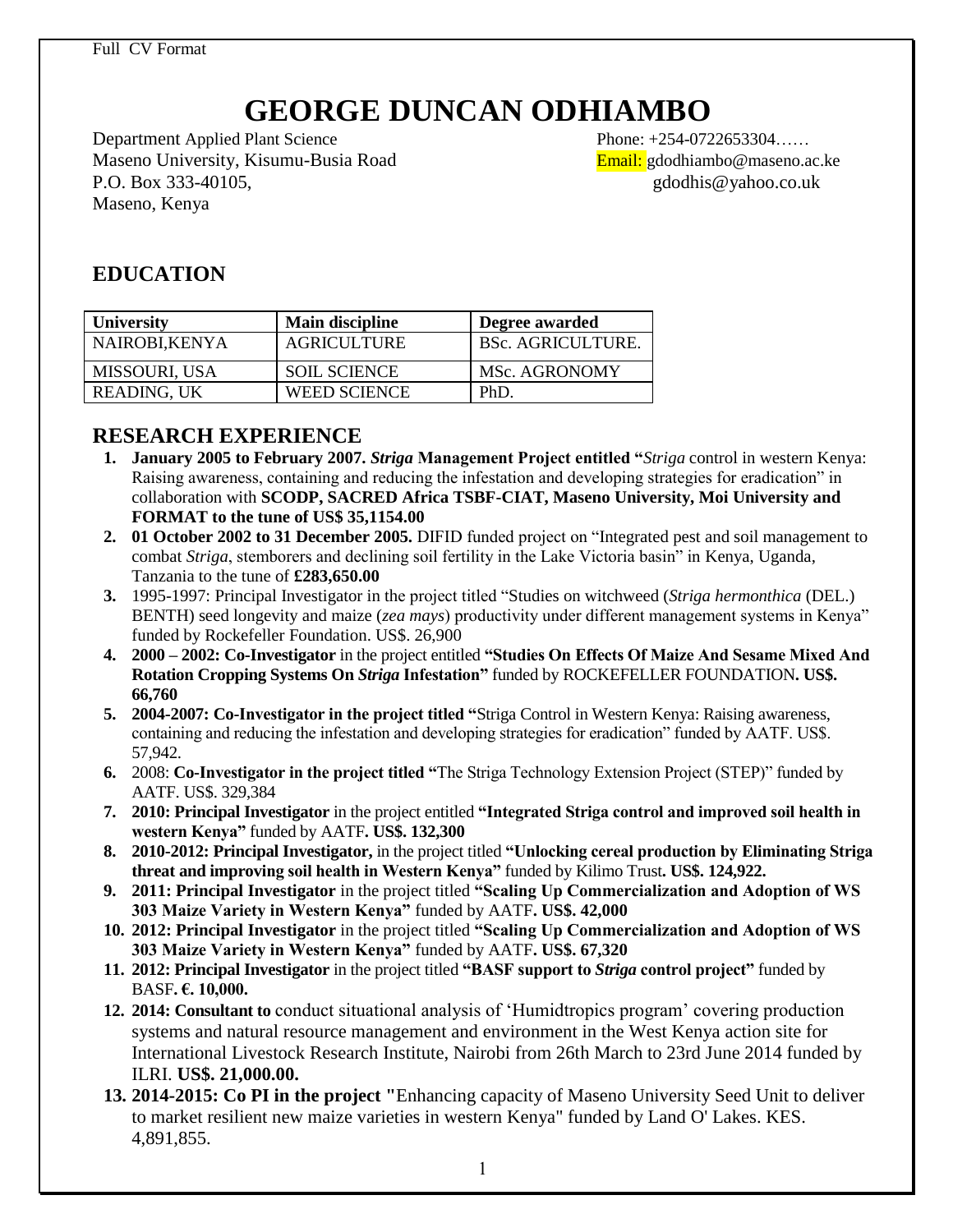- **14. 2014-2015**: **Principal Investigator**. "Integrated soil fertility management for striga control and enhanced system productivity in western Kenya". funded by IITA. **US\$. 50,000.00**
- **15. 2018-2020: Principal Investigator** Mitigation of Climate Change Through Sustainable Integration of Maize Based Agro-Forestry Systems for Food Security and Poverty Reduction in Western Kenya. **Funded by NRF**. **KES. 10,234,620.00.**
- 16. **2020-2025**: UPSCALE THE BENEFITS OF PUSH-PULL TECHNOLOGY FOR SUSTAINABLE AGRICULTURAL INTENSIFICATION IN EAST AFRICA. **FUNDED BY EU €. 477,450.00**

## **TEACHING EXPERIENCE 2003 to Date**

# **HONORS AND AWARDS**

#### **PROFESSIONAL MEMBERSHIP**

International Weed Science Society

#### **SKILLS AND TRAINING**

INTRODUCTION TO GIS AND PC ARC/INFO 3.41:February 28 to March 11, 1994. **COMPUTER SKILLS:** MsWord, MsExcel, SAS, Mstatc and Word Perfect, SPSS.

# **LEADERSHIP EXPERIENCE**

- **1. Dean, School of Agriculture and Food Security from October 2014 to date**
- **2. Chairman, Department of Applied Plant Science from March 2012 to October 2014.**
- **3. Coordinator, timetable and examination from 1st February 2004 to January 2006**
- **4. Coordinator, industrial attachment and field trips for department from March 2005 to 2014**
- **5. Chairman, Ad Hoc committee on restructure of course/programs in 2005 to 2007**
- **6. Maseno University Acting Chairman, Department of Botany and Horticulture on 22nd October 2007 and between 17th to 30th April 2009**
- **7. Chairman of Board of Management, Rapogi Secondary School from 2005 to 2012**
- **8. Member, Board of Management, Rapogi Secondary School from 2005 to 2015**
- **9. Patron, Rapogi Primary School from January 2003 to 2018.**
- **10.Member of Kisumu Rural Constituency Food Security Committee from 10th April 2006 to date and presented a paper entitled "Analysis of Food Security in Kisumu Rural of Nyanza Province" during the workshop on Food Security as a measure of independence to democratic choices in Kisumu Rural Societies: The Case for Kisumu Rural Constituency organized at Kit Mikayi on the 10th April 2006.**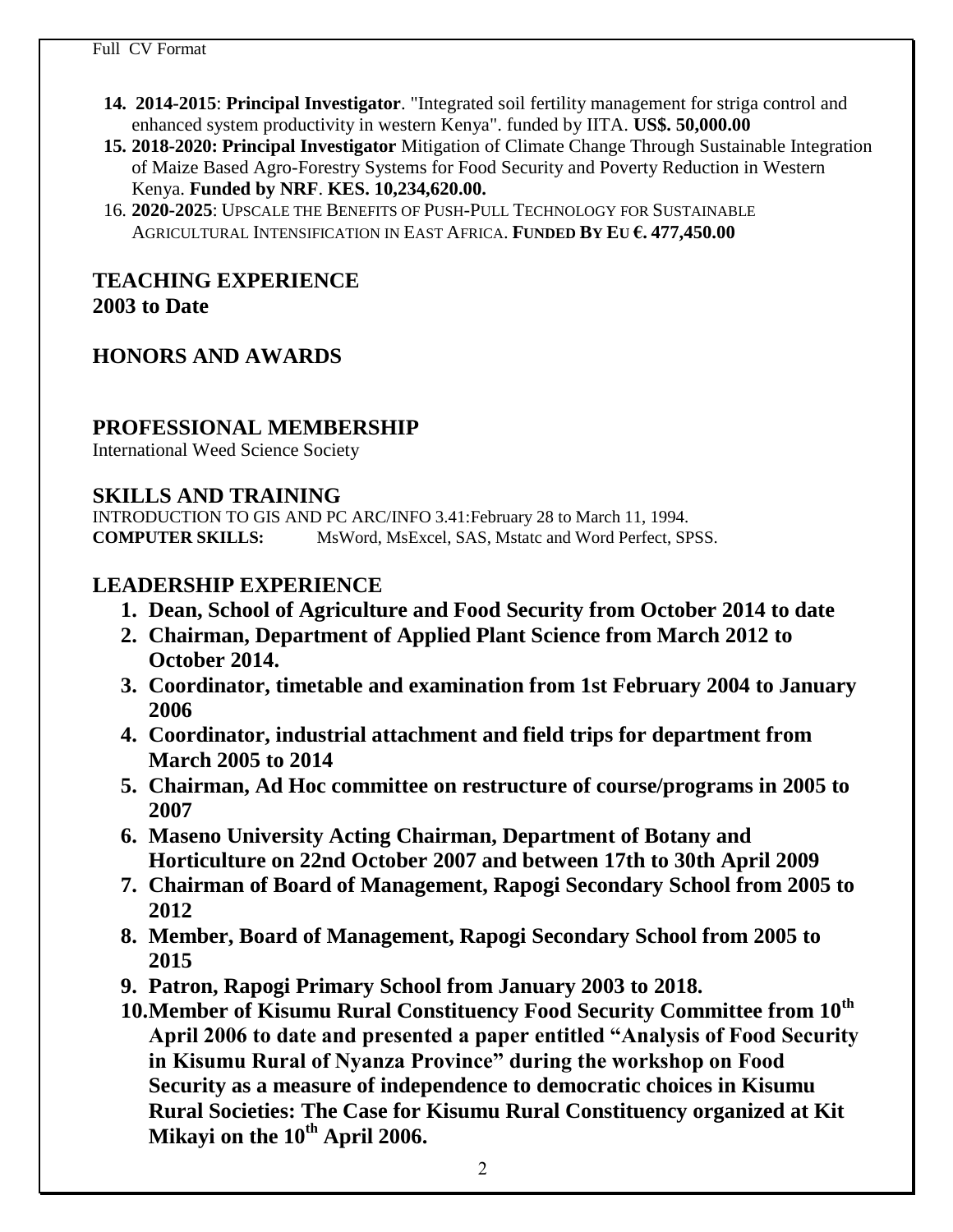- **11.National Technical Coordinator, Striga Research (25th November 1998 to date). This involves bringing together scientists conducting research and dissemination activities related to Striga weed in Kenya through annual meetings to avoid duplication.**
- **12.Area Co-ordinator (Coastal Region), Fertilizer Use Recommendation Project (BMZ/GTZ funded) between 1987-1990.**
- **13.Chairman of the Striga Working Group consisting of scientists from East and Central Africa conducting research on Striga weed between 1993-1994.**
- **14.Principal Investigator, AHI sub-theme on IPM for controlling Striga in Emuhaya, Vihiga district in collaboration with ICRAF. As the team leader of a multidisciplinary team of scientist, it was my responsibility to ensure coordination and ensure that our dissemination strategy to farmers is well organized and was responsible for the management of the funds. This activity had an inbuilt monitoring and evaluation component and was conducted in a participatory way with the clients.**
- **15.A member of the Steering Committee of the System-Wide Programme on Integrated Pest Management (SP-IPM) pilot site project in Lambwe Valley, western Kenya from January 2000 to 2002. This is a partnership between ICIPE, KARI, MoARD, CIMMYT, ICRISAT, CABI INTERNATIONAL, CARE-KENYA AND CATHOLIC DIOCESE of HOMABAY in the dissemination of best-bet IPM technologies to control Striga weed and stem borers in maize. The basic concept is for several IARCs, working with NARES to bring together their best-bet IPM technologies at selected sites in Africa ina participatory process with farmers**
- **16.Acting Centre Director, National Sugar Research Centre-Kibos, August 24th to 28th 1998.**
- **17.Acting Centre Director, National Fibre Research Centre-Kibos, December 21st 2001 to 31st**

## **CONFERENCES AND WORKSHOPS**

- 1. **McVay K.A., J.A. Stecker, D.D. Buchholz, and G.D. Odhiambo. 1991.** Nitrogen sources and placement under no-till corn. Agronomy Abstracts p. 361.
- 2. **Odhiambo,G.D. and J.K. Ransom. 1991.** Effect of nitrogen and cowpea intercropping on the development of *Striga* in maize. Proceedings of the East African Weed Science Society. pp. 30- 32
- 3. **Ransom, J.K. and G.D. Odhiambo. 1991.** Early maturing genotypes avoid *Striga* parasitism. Agronomy Abstracts. p.65.
- 4. **Odhiambo,G.D. and J.K. Ransom. 1992.** Components of an integrated *Striga* control program. International Crop Science Congress Abstracts p. 71., Ames, Iowa, USA.
- 5. **Odhiambo,G.D. and J.K. Ransom. 1993.** Preliminary evaluation of long-term effects of trap cropping and maize management on *Striga*. In: A.H.Pieterse, J.C.A. Verkleij and S.J.ter Borg, Biology and management of *Orobanche*, Proceedings of the Third International Workshop on *Orobanche* and related *Striga* research. Amsterdam, The Netherlands, Royal Tropical Institute, pp. 505-512.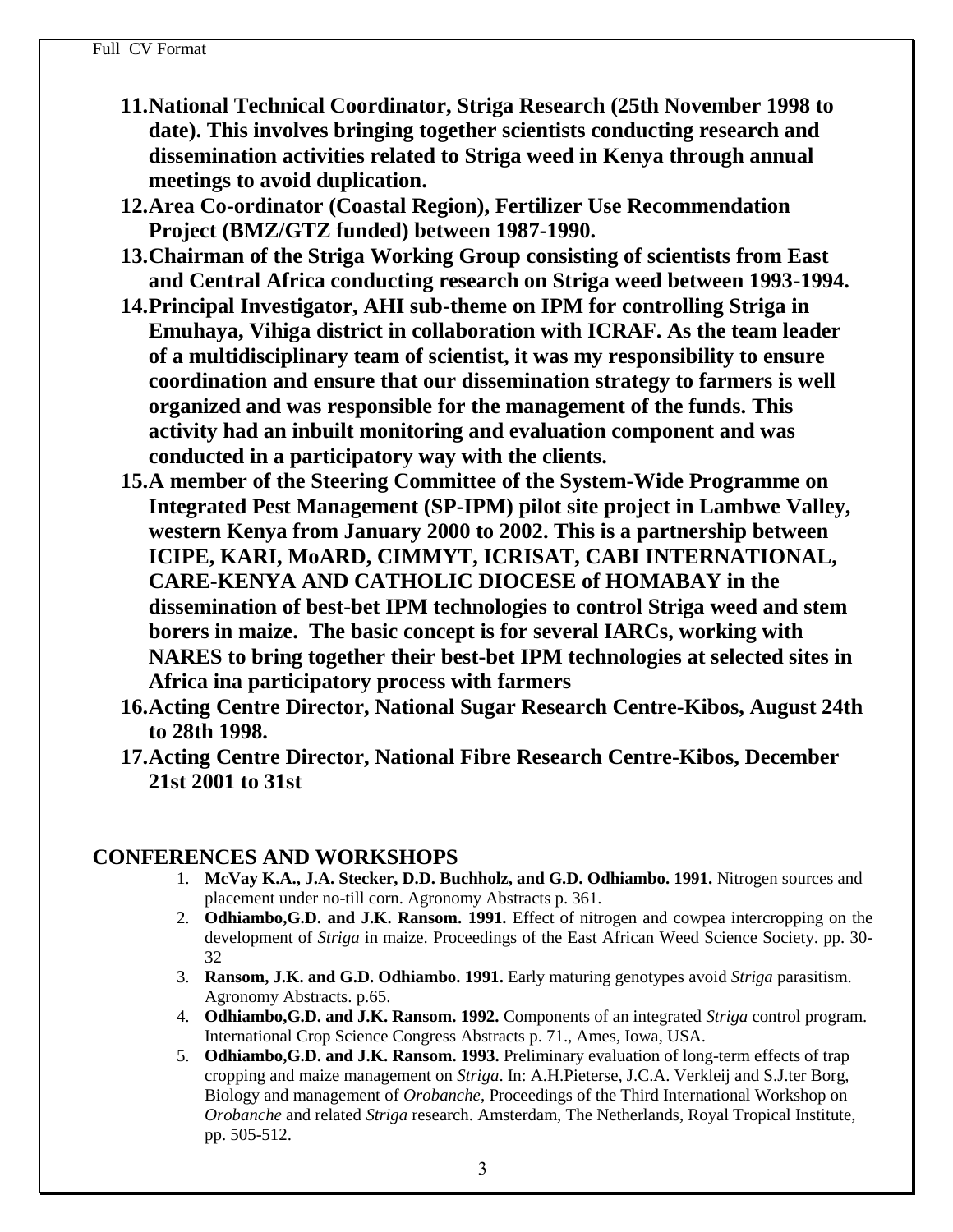- 6. **Ransom, J.K. and G.D. Odhiambo. 1993.** Long-term effects of fertility and hand-weeding on *Striga* in maize. In:A.H.Pieterse, J.C.A. Verkleij and S.J.ter Borg. Biology and management of *Orobanche*, Proceedings of the Third International Workshop on Orobanche and related *Striga* research. Amsterdam, The Netherlands, Royal Tropical Institute, pp. 513-519.
- 7. **Baltus,P.C.W., J.K.Ransom, G.D.Odhiambo, W.S.Egbers, S.J. ter Borg, J.A.C.Verkleij and A.H.Pieterse. 1993.** A comparative study on the defence mechanism(s) of the maize variety 'Katumani' against *Striga hermonthica* under field conditions in Kenya. In:A.H.Pieterse, J.C.A. Verkleij and S.J.ter Borg, Biology and management of Orobanche,Proceedings of the Third International Workshop on *Orobanche* and related *Striga* research. Amsterdam, The Netherlands, Royal Tropical Institute, pp. 373-381.
- 8. **Kamau G.M., E.N.Gacheru , H.M.Saha, , G.D.Odhiambo, and J.K. Ransom. 1993.** Effect of nitrogen and weeding treatments on maize grain yields in the coastal region of Kenya. Farrell, G, J.M. Onsando and N. Njeru eds. Proceedings of the 14<sup>th</sup> Biennial Weed Science Society for Eastern Africa Conference, October 1993. Arusha, Tanzania. pp. 22-27.
- 9. **Ransom, J.K. and G.D. Odhiambo. 1992.** Long-term effects of fertility, stover removal and hand-weeding on *Striga* control in maize. African Crop Science Conference Proceedings, Vol.1 pp. 217-219.
- 10. **Odhiambo,G.D. and J.K. Ransom. 1994.** Long-term strategies for *Striga* control. In:Jewell D.C., S.R. Waddington, J.K. Ransom, and K.V. Pixley(eds). 1995. Maize Research for Stress Environments. Proceedings of the Fourth Eastern and Southern Africa Regional Maize Conference, held at Harare, Zimbabwe, 28 March - 1 April 1994. Mexico D.F. CIMMYT. pp 263-266.
- 11. **Odhiambo,G.D. and J.K. Ransom. 1996.** Effect of continuous cropping with trap crops and maize under varying management systems on the restoration of land infested with *Striga hermonthica*. In: Moreno,M.T., J.I. Cubero, D. Berner, D. Joel, L.J. Musselman, and C. Parker(eds). Advances in parasitic Plant Research. Proceedings Sixth International Parasitic Weed Symposium, Cordoba, Spain, April 16-18, 1996. pp. 835-841.
- 12. **Ransom, J.K., G.D. Odhiambo, R.E. Eplee and A.O. Diallo. 1996.** Estimating from fields of the phytotoxic effects of *Striga* spp. on maize. In: Moreno,M.T., J.I. Cubero, D. Berner, D. Joel, L.J. Musselman, and C. Parker(eds). Advances in parasitic Plant Research. Proceedings Sixth International Parasitic Weed Symposium, Cordoba, Spain, April 16-18, 1996. pp. 327-333.
- 13. **Pieterse A.H., J.C.A. Verkleij, N.G. Den Hollander, G.D. Odhiambo and J.K. Ransom. 1996.** Germination and viability of *Striga hermonthica* seeds in Western Kenya in the course of the long rainy season. In: Moreno,M.T., J.I. Cubero, D. Berner, D. Joel, L.J. Musselman, and C. Parker(eds). Advances in parasitic Plant Research. Proceedings Sixth International Parasitic Weed Symposium, Cordoba, Spain, April 16-18, 1996. pp.457-464.
- 14. **Abayo, G.O., J.K. Ransom, J. Gressel, and G.D. Odhiambo. 1996.** *Striga hermonthica* control with acetolactase synthate inhibiting herbicides applied to maize seed with target-site resistance. In: Moreno,M.T., J.I. Cubero, D. Berner, D. Joel, L.J. Musselman, and C. Parker(eds). Advances in parasitic Plant Research. Proceedings Sixth International Parasitic Weed Symposium, Cordoba, Spain, April 16-18, 1996. pp.763-768.
- 15. **Pieterse A.H., Schoenmakers, F., Scheppers, P., Yehouenou, A., Ransom, J.K., Odhiambo, G.D., Egbers, P.C.W., Baltus, P.C.W., ter Boeg, S.J., and Verkleij, J.A.C. 1993.** A comparative study of the parasitic weed *Striga hermonthica* (Del.) Benth. regarding seed dormancy and sowing date of the host crop in Benin and Kenya. In A.H. Pieterse (ed.), Studies on the Biology and ecology of the parasitic weed *Striga* in connection with integrated control schemes. Royal Tropical Institute, February 1993:49-65.
- 16. **Ransom, J.K., G.D. Odhiambo, and J. Gressel, 1995.** Seed dressing corn with imidazolinone herbicide to control *Striga hermonthica* (Del.) Benth. Weed Science Society of America. Abstracts 35:15.
- 17. **Odhiambo, G.D. 2000**. Progress in *Striga hermonthica* control in Eastern Africa. Proceedings of the 3rd International Weed Science Society Congress (IWSC) held at Foz Do Iguassu, Brazil from 6-11 June 2000. Abstracts 261:540.
- 18. **Odhiambo, G.D. 1999**. *Striga* research activities at KARI, Kenya. B.I.G. Haussmann, D.E.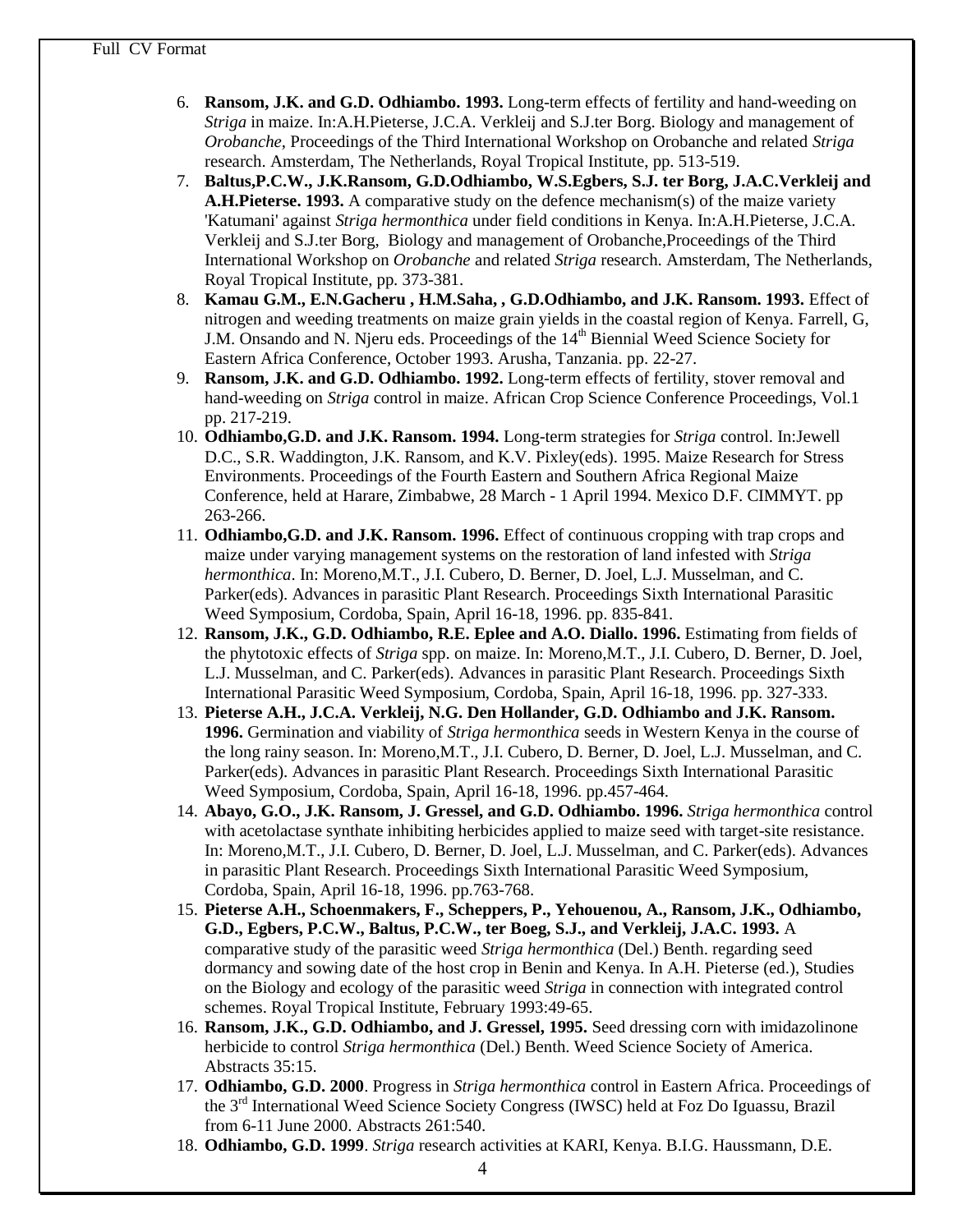Hess, M.L. Koyama, L. Grivet, H.F.W. Rattunde, and H.H. Geiger (eds). 2000. Breeding for *Striga* resistance in cereals. Proceedings of a workshop held at IITA, Ibadan, Nigeria, from 18-20 August 1999. Margraf Verlag, Weikersheim, Germany. Pp.339.

- 19. **Odhiambo, G.D., Ransom, J.K. and Sjogren, H. 2000.** On-farm demonstration of the interaction between organic amendments and fertilizer N to control *Striga* and improve soil fertility for higher maize productivity. Proceedings of the 18<sup>th</sup> Soil Science Society of East Africa Conference, Mombasa, Kenya, 4<sup>th</sup> - 8<sup>th</sup> December, 2000.
- 20. **Odhiambo G.D.** and P.L. Woomer**. 2005**. *Striga* emergence and seed bank dynamics under different maize management practices in western Kenya. African Crop Science Conference Proceedings, Vol. 7. pp. 473-477.
- 21. Woomer, P.L., J. Tungani, **G. Odhiambo** and F.M. Mwaura**. 2005**. *Striga* management options in western Kenya. African Crop Science Conference Proceedings, Vol. 7. pp. 479-484.
- 22. Okalebo, J.R**., G. Odhiambo,** P.L. Woomer, M. Omare, M.Thuita, M. Maina and A. Njoki**. 2005.** A preliminary investigation of the effect of soil fertility on *Striga* weed infestation in maize fields in western Kenya. African Crop Science Conference Proceedings, Vol. 7. pp. 495-498.
- 23. Rutto, E., H. De Groote, B. Vanlauwe, F. Kanampiu**, G. Odhiambo,** Z. Khan. **2005**. Farmers" perceptions and evaluation of integrated approaches to combat *Striga*, stemborer and soil fertility problems in western Kenya. Paper presented at the 7th African Crop Science Conference, Entebbe, Uganda, 5-9<sup>th</sup> December 2005
- 24. **Odhiambo, G. D,** Kwach J. K.; Dida, M. M.; Gichuki, S. T. **2009**. Effect of diseases and pests on dry matter yield of improved sweetpotato varieties in western Paper presented at the 9<sup>th</sup> Horticultural Association of Kenya Conference,  $2<sup>nd</sup> - 5<sup>th</sup>$  December 2009, Snowcrest Hotel, Arusha, Tanzania. Book of abstracts, pp17.
- 25. Kwach J. K., **Odhiambo, G. D**.; Dida, M. M, Gichuki, S. T. **2009.** Participatory selection of sweetpotato [*Ipomoea batatas* (L.) Lam.] cultivars using Mother and Baby trial in western Kenya. Paper presented at the All Africa Horticultural Congress,  $31<sup>st</sup>$  August  $-3<sup>rd</sup>$ September 2001, Safari Park Hotel, Nairobi, Kenya.
- 26. **Odhiambo G.D.**, Ogola A.H. , Okalebo R. and Muyekho F. **2012**. Interaction between phosphorus and desmodium on *Striga hermonthica* ( Del.) Benth incidence and maize yield in western Kenya. Proceedings of the  $6<sup>th</sup>$  International Weed Science Congress. Abstracts p. 104. 17-22 June 2012, Hangzhou, China.

# **PUBLICATIONS**

- **1. Gacheru, E.N., G.M.Kamau, H.M.Saha, G.D.Odhiambo, and M.K. O'Neill. 1992.** Effect of land preparation and weeding on maize (*zea mays*) grain yield in the coastal region of Kenya. International Journal of Pest Management 39:57-60.
- **2. Odhiambo, G.D. and J.K. Ransom. 1993.** Effect of dicamba on the control of *Striga hermonthica* in maize in western Kenya. African Crop Science Journal.Vol.1 (2):105-110.
- **3. Kamau G.M., H.M.Saha, E.N.Gacheru, G.D.Odhiambo, and J.K. Ransom. 1994.** Effect of time and method of placement of nitrogen on maize grain yield in the coastal region of Kenya. African Crop Science Conference Proceedings, Vol.1 pp. 134-136.
- **4.** Ransom, J.K. and **G.D. Odhiambo. 1995.** Effect of Corn(*Zea mays*) genotypes which vary in maturity length on *Striga hermonthica* parasitism. Weed Technology. 9:63-67.
- **5.** O.O. Babalola, Osir E.O., Sanni A.I., **Odhiambo G.D.,** and Bulimo W.D **(2003)** Amplification of 1-amino-cyclopropane-1-carboxylic (ACC) deaminase from plant growth promoting rhizobacteria in *Striga*-infested soil. African Journal of Biotechnology 2(6): 157-160. [http://www.academicjournals.org/AJB.](http://www.academicjournals.org/AJB)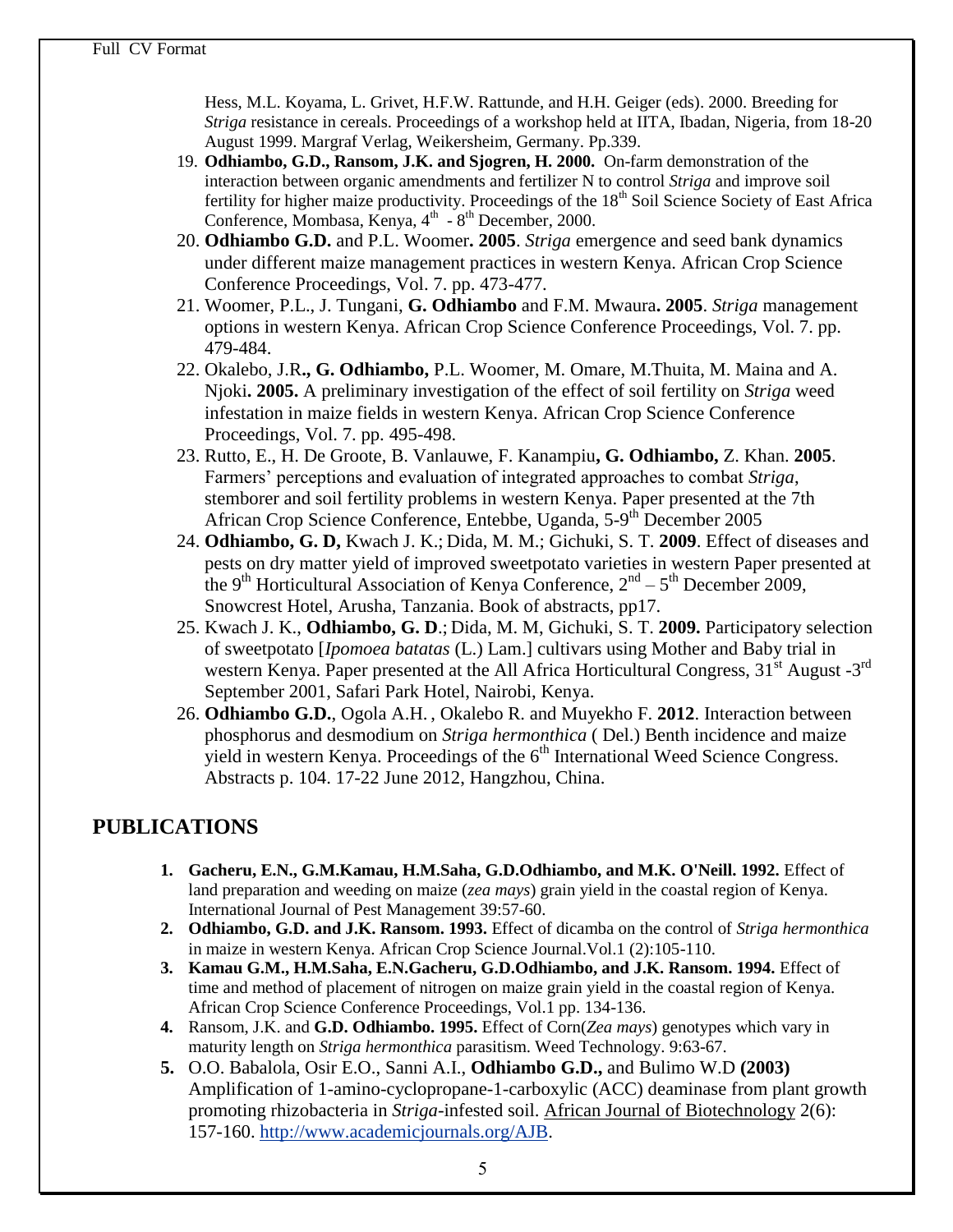- **6.** O.O. Babalola, Sanni A.I., and **Odhiambo G.D. (2004)** Isolation of rhizobacteria associated with maize and assessment of their potential for use in *Striga hermonthica* ( Del. ) Benth. suicidal germination. Journal of Tropical Microbiology and Biotechnology 3 (1):  $64 - 70.$
- **7.** Babalola O.O, Sanni A.I**, Odhiambo G.D.,** and Baldwyn T**. (2006)** Plant growthpromoting rhizobacteria do not pose any deleterious effect on cowpea and detectable amounts of ethylene are produced. World Journal of Microbiology and Biotechnology (Netherlands). DOI: 10.1007/s11274-006-9290-6.
- **8.** Manyong V.M., Arega D. Alene**, G. D. Odhiambo,** H.D. Mignouna, M. Bokanga, G. Omanya, and S.J. Nindi. **2007**. Livelihood strategies of resource-poor farmers in Strigainfested areas of western Kenya. Paper presented at the African Association of Agricultural Economists conference in August 2007, Accra, Ghana.
- **9.** Babalola, O.O and **G.D.Odhiambo. 2007.** Klebsiella oxytoca "10mkr7" stimulates *Striga* suicidal germination in *Zea mays*., Journal of Tropical Microbiology and Biotechnology. (2) 13-19.
- **10.** Vanlauwe, B. F. Kanampiu**, G.D. Odhiambo,** H. De Groote, L.J. Wadhams and Z.R. Khan**. 2008.** Integrated management of *Striga* hermonthica, stemborers, and declining soil fertility in western Kenya. Field Crops Research 107 (2008) 102-115.
- **11.** Arega D.A., Manyong" V.M., Omanya G., Mignouna H.D., Bokanga M., **Odhiambo G.D. 2008**. Economic Efficiency and Supply Response of Women as Farm Managers: Comparative Evidence from Western Kenya. World Development Vol. 36 (7):1247-1260
- **12.** Arega D.A., Manyong" V.M., Omanya G., Mignouna H.D., Bokanga M., **Odhiambo G.D. 2008**. Smallholder market participation under transactions costs: Maize supply and fertilizer demand in Kenya. Journal of Food Policy 33:318-328
- **13.** H. De Groote, B. Vanlauwe, Rutto, E., **G. Odhiambo**, F. Kanampiu**, ,** Z. Khan, **2009**. Economic analysis of different options in integrated pest and soil fertility management in maize cropping systems of western Kenya. Agricultural Economics 41(2010) 471-482
- **14.** H. De Groote, Rutto, E., **G. Odhiambo**, F. Kanampiu**, ,** Z. Khan, Coe R. and B. Vanlauwe,**. 2009.** Participatory evaluation of integrated pest and soil fertility management options using categorical data analysis. Agricultural Systems 103(2010) 233-244
- **15.** Johnson K. K., S. T. Gichuki, M. M. Dida and **G. D. Odhiambo. 2009**. Multi-locational On - Farm Evaluation of Sweet potato varieties for commercial and domestic use. EAAFJ Vol. 75(1&2): 127-138.
- **16.** Obongoya, B.O., Wagai, S.O. and **G. Odhiambo. 2009**. Fungitoxic Properties of four crude plant extracts on *Fusarium Oxysporium* SCHL.F. SP PHASEOLI. African Journal of Food, Agriculture, Nutrition and Development. Vol. (9) 8:1652-1666.
- **17.** Obongoya, B.O., Wagai, S.O. and **G. Odhiambo. 2010.** Phytotoxic effect of selected crude plant extracts on soil-brne fungi of common bean. African Crop Science Journal Vol. 18, No. 1-15-22
- **18.** Kwach J. K.; **Odhiambo, G. D**.; Dida, M. M.; Gichuki, S. T. **2010**. Participatory consumer evaluation of twelve sweetpotato varieties in Kenya. African Journal of Hort. Sci. (2010) 3:81-97)
- **19.** Achieng, J. O., Ouma, **G., Odhiambo** and Muyekho, **2010**. F. Effect of farmyard manure and inorganic fertilizers on maize production on Alfisols and Ultisols in Kakamega, western Kenya Agric. Biol. J.N. Am. 2010 1(4): 430-439
- **20.** Achieng, J. O., Ouma, G., **Odhiambo, G**. and Muyekho, F. **2010**. Effect of tithonia diversifolia and inorganic fertilizers on maize yield on Alfisols and Ultisols of western Kenya. 2010. Agric. Biol. J. N. Am., Vol 1(5): 740-747
- **21.** Joel Ransom, Fred Kanampiu, Jonathan Gressel, Hugo De Groote, Michael Burnet, and